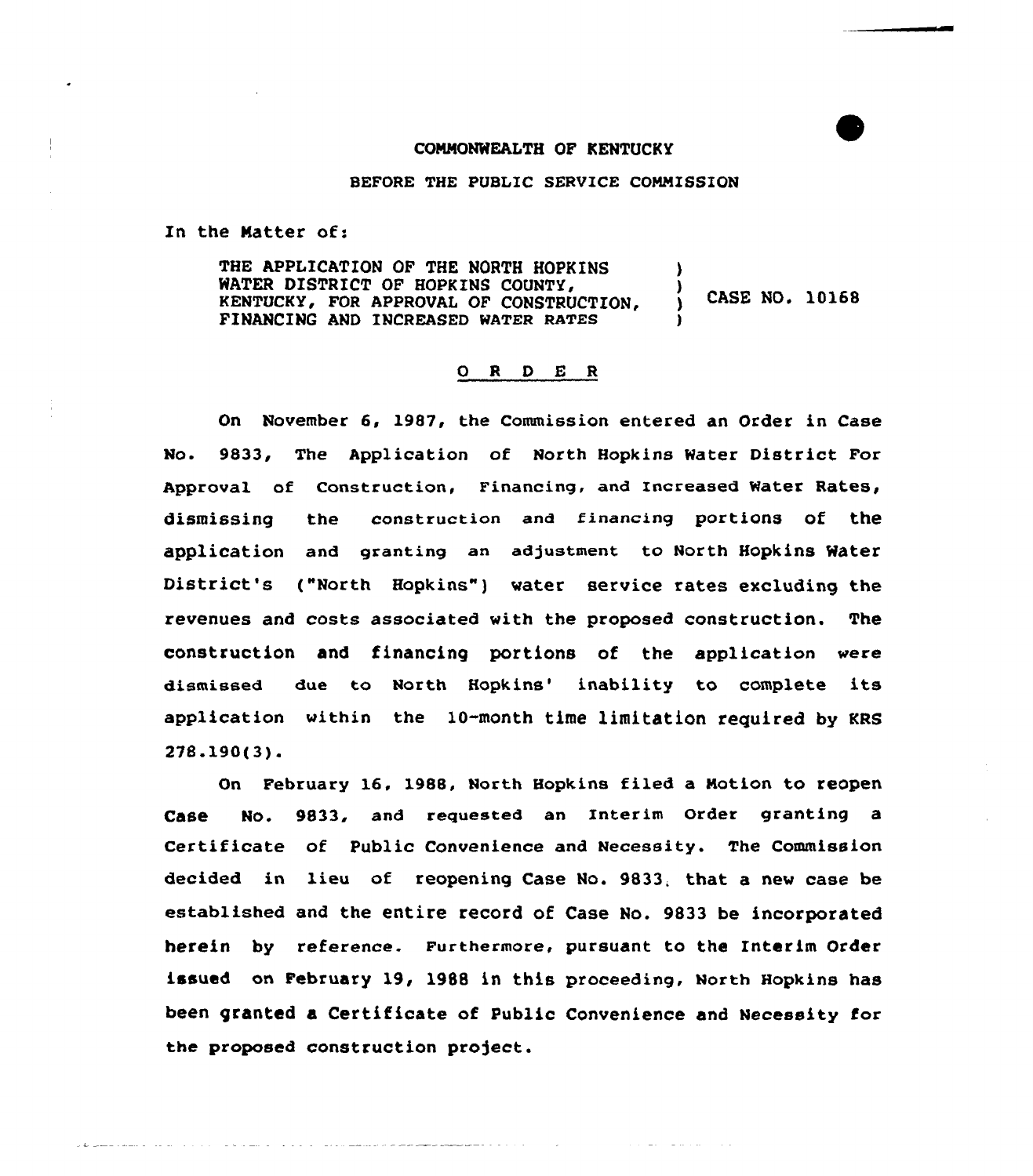North Hopkins filed on March 17, 1988 a revised rate study using the same test year as the Staff Report. On April 28, 1988, North Hopkins filed its response to the Commission's information request dated April S, 1988. The Commission has before it the complete record to decide the water service rates and the financing portions of North Hopkin's application.

The construction cost of the approved project is \$1,439,695, which requires total funding of \$1,710,400. North Hopkins has obtained FmHA loans in the aggregate amount of \$1,303,500 in addition to a FmHA grant of \$74,000. North Hopkins will also receive a Hopkins County Coal Severance Grant of \$150,000 and customer contributions through tap-on fees of \$45,400. The remaining required funding vill be obtained through a \$137,500 loan fron a local bank.

on February 11, 1987, commission staff conducted a field review of North Hopkins' test period financial records and issued its report on May 12, 1987. In its report, Staff recommended that North Hopkins be granted an additional \$86,838 in operating revenues from rates over adjusted test-year revenues of \$152,495 based upon the inclusion of revenues and costs associated with the construction project. In its Order in Case No. 9833 entered on November 6, 1987, the Commission allowed an increase in rates of \$4,530 over adjusted test-year revenues of \$54,647 based upon North Hopkins' revenue requirement exclusive of the construction project.

The original rate study provided in North Hopkins' application was based upon 184 existing customers and 456

 $-2-$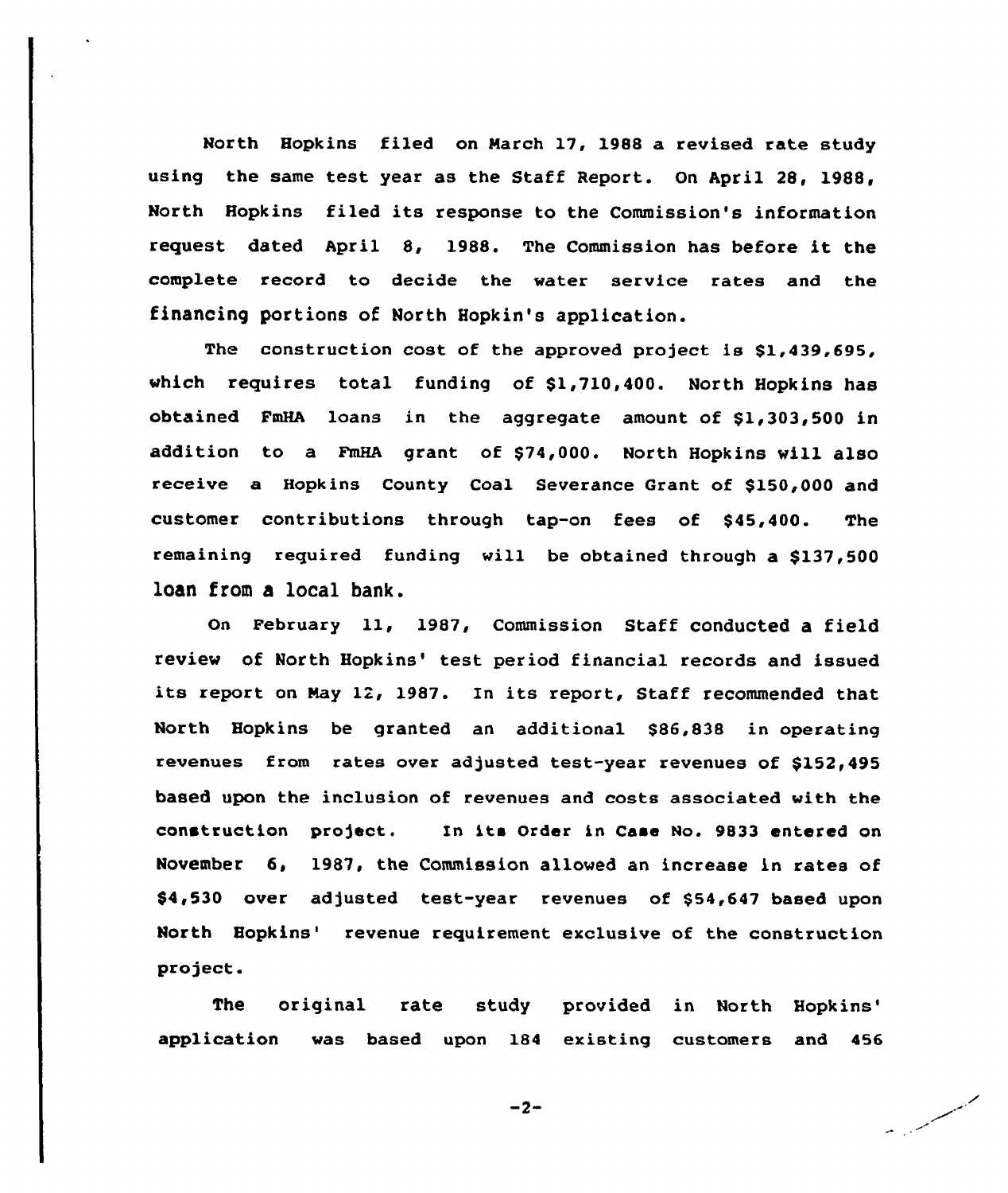additional customers due to the construction, an increase of 248 percent. Since the construction project ss bid had to be reduced by approximately \$86,000, the revised rate study was based upon 184 existing customers and 439 additional customers, an increase of 239 percent. North Hopkins'evised rate study utilized Staff's adjusted amounts per the Staff Report. The Commission agrees with and accepts North Hopkins' adjustments to the Staff Report except for the items discussed in the folloving sections.

# Operating Revenues

North Hopkins' present rates were designed to produce annual operating revenue from water sales in the amount of \$59,177. North Hopkins has proposed to connect 439 new customers to its system <sup>~</sup>

The Commission has accepted North Hopkins' estimated usage allowance for the new customers. Based on North Hopkins' usage allowance, the 439 nev customers vill increase operating revenues from water sales in the amount of \$102,593 annually, at test year rates. Therefore, as a result of the addition of nev customers, North Hopkins' normalized revenues from water sales is \$157,365. Other Revenue

Per the Staff Report, North Hopkins' adjusted test year other revenue is \$2,440. Since the adjusted figure is based upon 1.6 percent of test-year gross water sales, the Commission is of the opinion that this account should be increased by \$78 to reflect the revised amount of operating revenues.

 $-3-$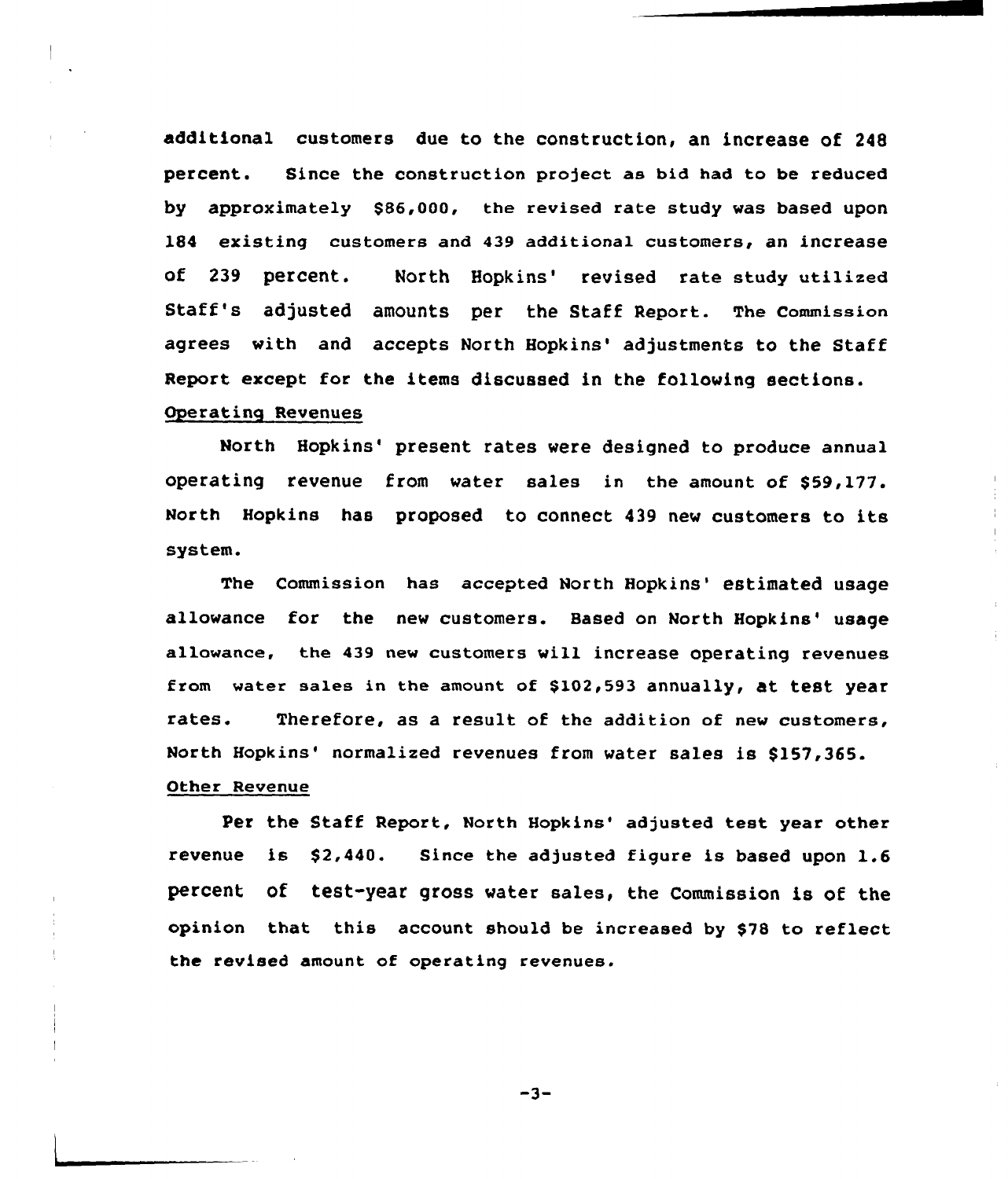## Accounting and Collecting Labor Expense

Per the Staff Report, North Hopkins' adjusted test year accounting and collecting labor expense is \$7,576. Due to the decrease in the number of additional customers, the Commission is of the opinion that this expense should be decreased by  $$65.<sup>1</sup>$ Uncollectible Accounts Expense

The adjusted uncollectible accounts expense per the Staff Report is based upon .6 percent of test-year gross water sales. The Commission is of the opinion that the adjusted test year amount of \$915 should be increased by \$29 to reflect the revised amount of gross operating revenues.<sup>2</sup>

# Taxes Other Than Income Taxes Expense

the Staff Report, the adjusted test year taxes other than income taxes expense is \$2,054. The Commission is of the opinion that this amount should be increased by \$42 due to aforementioned

 $\mathbf{r}$ 15 hours per month x  $239\frac{1}{5}$  = 35.85 hours 35.85 hours x \$4 per hour x 12 months =  $$ 1,721$ <br>Less adjusted amount per the Staff Report  $\frac{<1,786}{\sqrt{1,786}}$ \$ c65>  $\overline{2}$ Gross Operating Revenues (Revised) \$157,365<br>x .006  $x - .006$ <br>s 944 944 Less amount per the Staff RepOrt  $< 915$ \$ 29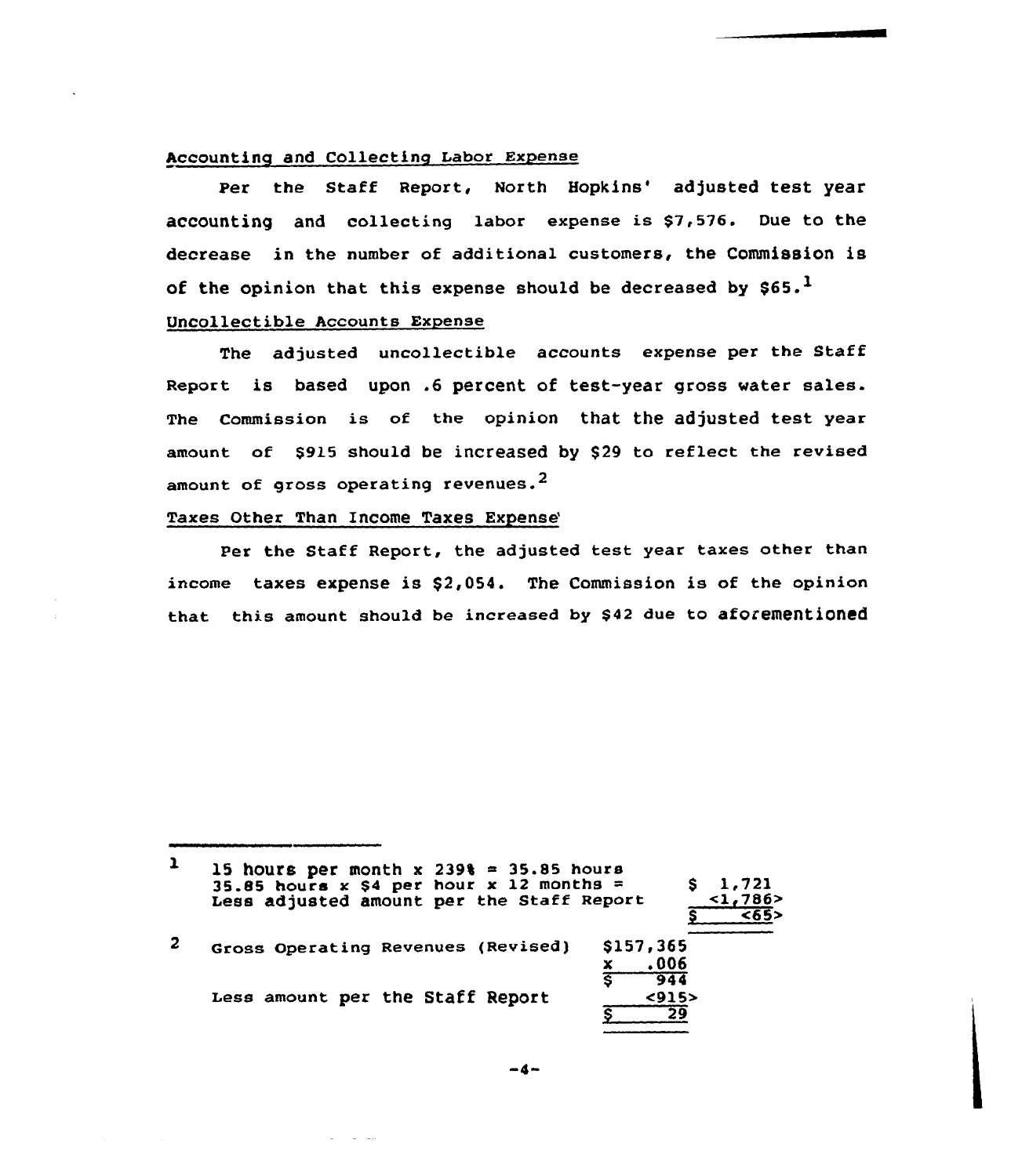adjustment to the accounting and collecting labor expense and the revised meter reading labor expense.<sup>3</sup>

# Depreciation Expense

North Hopkins proposed in its revised rate study to increase the depreciation expense per the Staff Report of \$48,122 by \$7,608 due to the increase in construction costs since the filing of the application. However, North Hopkins also proposed in the revised rate study to exclude the adjusted depreciation expense in determining revenue requirements.

The Commission is of the opinion that depreciation expense is a true cost to the District and should be included in the revenue requirement determination. Therefore, the adjusted test year

| 3 | <b>FICA:</b>                                                  |             |           |
|---|---------------------------------------------------------------|-------------|-----------|
|   | Adj. Meter Reading Labor Expense                              | \$12,987    |           |
|   | Adj. Accounting a Collecting Labor Exp. 7,511<br><b>Total</b> |             | \$20,498  |
|   | Current FICA rate                                             | $x = 7.518$ | \$1,539   |
|   | Federal & State Employment Tax:                               |             |           |
|   | Adj. Meter Reading Labor Expense                              |             |           |
|   | $(1)$ inited to $$8,000$ )                                    | \$8,000     |           |
|   | Adj. Accounting & Collecting Labor Exp.                       | 7,511       |           |
|   | Total                                                         |             | \$15,511  |
|   | Unemployment Tax Rate<br>PSC Assessment                       | 3.2%        | 496<br>61 |
|   | Total                                                         |             | 52,096    |
|   | Less Adj. amount per the Staff Report                         |             | 2,054     |
|   |                                                               |             |           |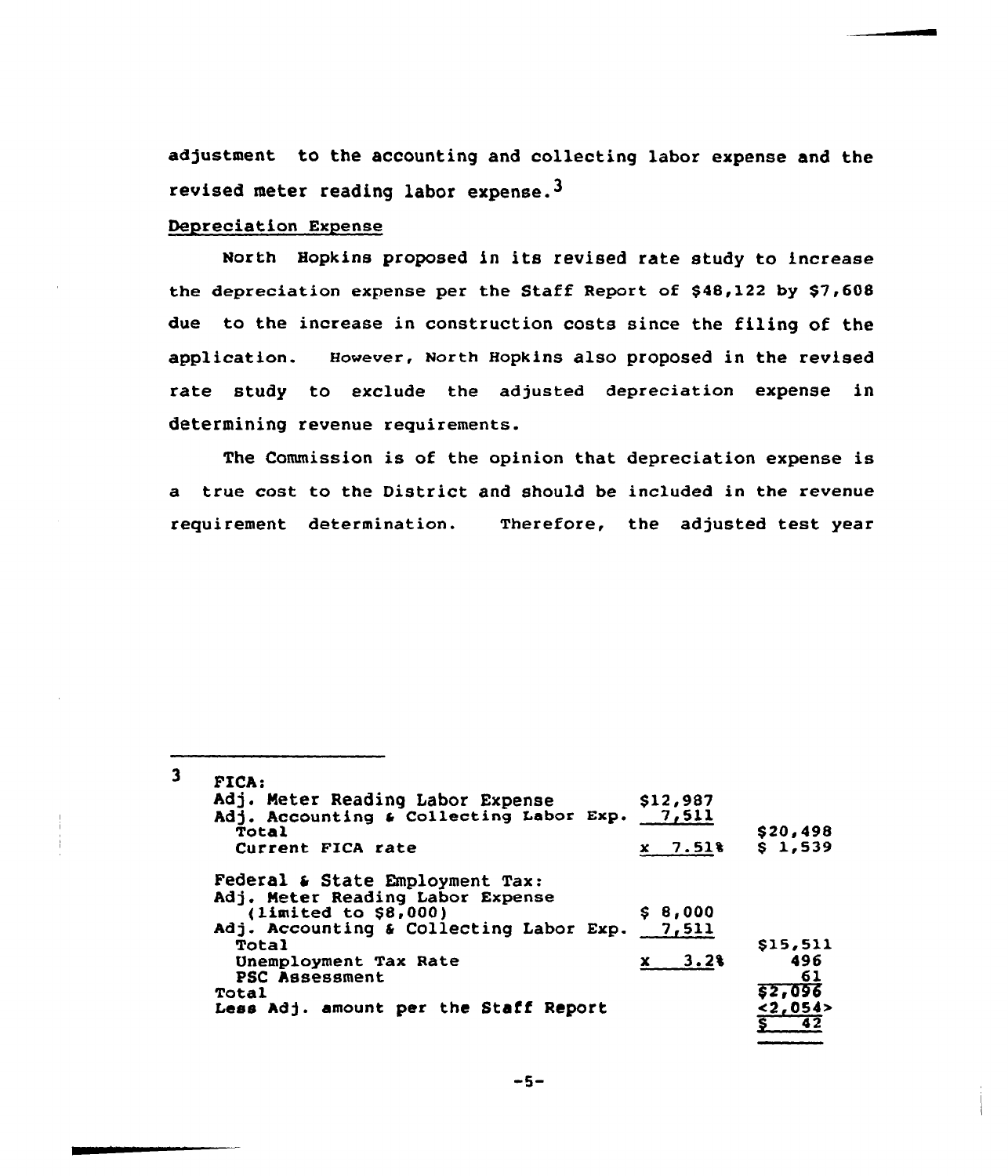depreciation expense per the Staff Report has been increased by \$6,258.4

After consideration of the aforementioned adjustments, the commission finds North Hopkins'djusted test period operations to be as follows:

|                                          | Per the<br>Staff Report |                | Adjustments    |    | Adjusted<br>Test Period |
|------------------------------------------|-------------------------|----------------|----------------|----|-------------------------|
| Operating Revenues<br>Operating Expenses | 154,935<br>134,304      | $\overline{s}$ | 4.948<br>4,831 |    | 159,883<br>139,135      |
| Net Operating Income                     | 20,631                  |                | 117            | -S | 20,748                  |

#### REVENUE REQUIRENENTS

With regard to the proposed bond issuances, at the time of loan approval by FmHA, the interest rate in effect was  $9\frac{1}{8}$ percent. However, since loan approval in september 1983 the interest rate has decreased. Therefore, since North Hopkins has the option of the lower interest rate in effect at the time of loan approval or the time of loan closing, the Commission has utilized the current FmHA interest rate of <sup>7</sup> 3/8 percent to determine North Hopkins' revenue requirement.

 $\blacktriangleleft$ Test Period Actual  $$ 9,623$ Total Funding Amount of Construction \$1,710,400 Less: Interim Financing  $<$ 50,000 $>$  $2,750$ Land  $\epsilon$  R/W Acq. 51,657,650 Composite Depreciation Rate 44, 757 2.7% Allowed Oepreciation Expense 54',380 Less.» Depreciation Expense per the Staff Report <48,122>  $$6,258$ 

 $-6-$ 

**Contract**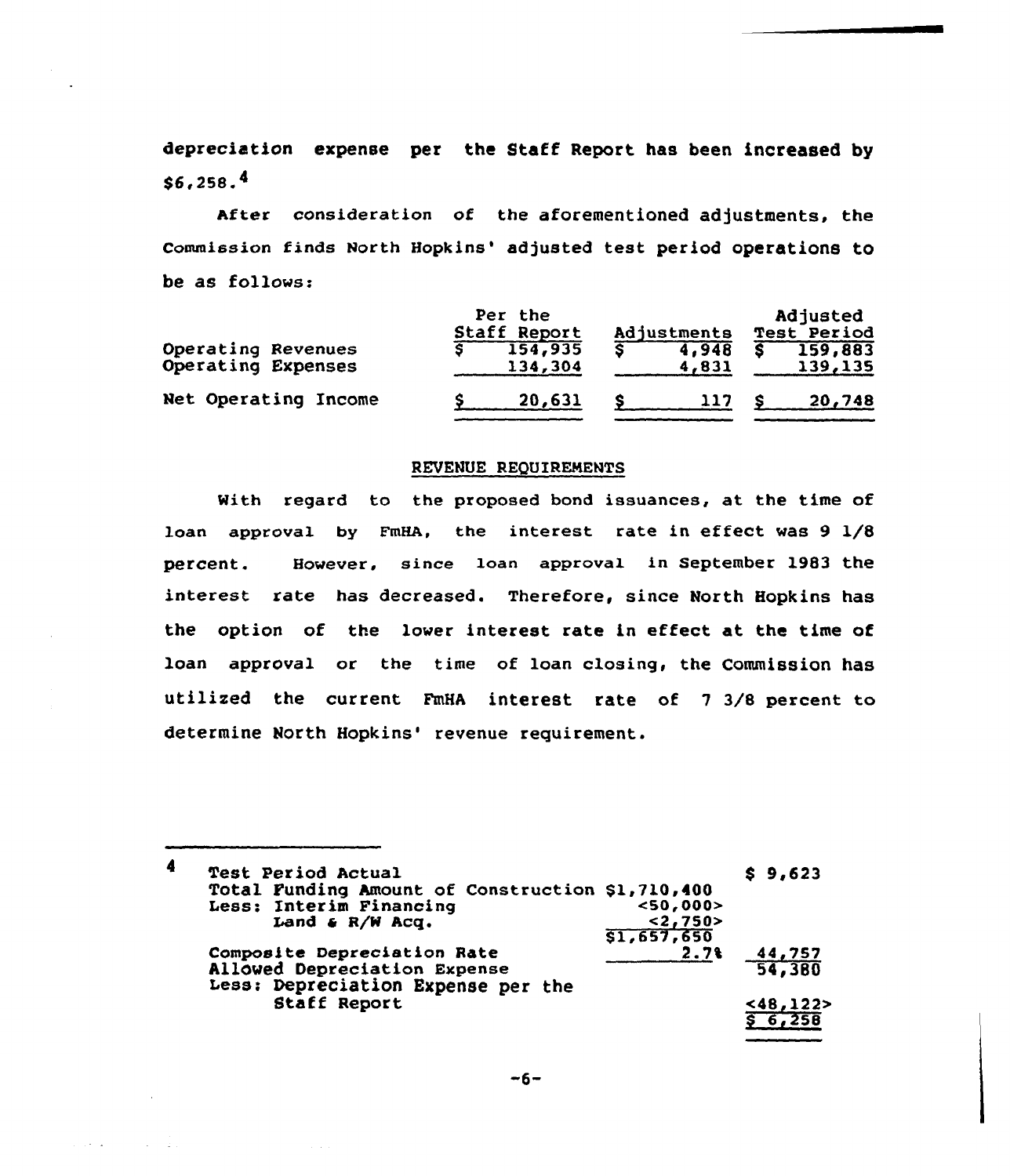North Hopkins proposed in the revised rate study to pay the \$137,500 bank loan over a 10-year period. The Commission is of the opinion that the assets purchased with the loan will have an approximate life of <sup>40</sup> years and, thus, in order to match the customer use of the assets with the funding, the loan should be amortized over a 40-year period for rate-making purposes.

North Hopkins' proposed rates per the revised rate study will produce \$246,077 of operating revenues on an annual basis, an increase of 56.37 percent. These rates will provide a Debt Service Coverage ("DSC") of  $.92x^5$  and a net cash flow of \$43,808.<sup>6</sup> The Commission is of the opinion that since the cash flow generated by the proposed rates will allow North Hopkins to meet its operating expenses and service its debt, the proposed rates shall be approved. However, the Commission hereby advises North

| 5 | Proposed Operating Revenues from rates<br>Other Revenue<br>Interest Income<br>Total<br>LESS: Operating Expenses<br>Net Income Available for DSC | \$246,077<br>2,518<br>5,235<br>\$253,830<br>$<$ 139, 135><br>\$114,695 |
|---|-------------------------------------------------------------------------------------------------------------------------------------------------|------------------------------------------------------------------------|
|   | 5-yr. Average Principal and Interest Payments:<br>1982 Bonds<br>Series A Bonds<br>Series B Bonds<br>Bank Loan<br>Total                          | 13,390<br>S.<br>88,416<br>10,734<br>12,727<br>\$125,267                |
|   | <b>DSC:</b><br>$$114,695 - $125,267 = .92$                                                                                                      |                                                                        |
| 6 | Net Income Available for DSC<br>ADD: Depreciation<br>LESS: Debt Service Coverage                                                                | \$114,695<br>54,380<br><125,267><br>5 43,800                           |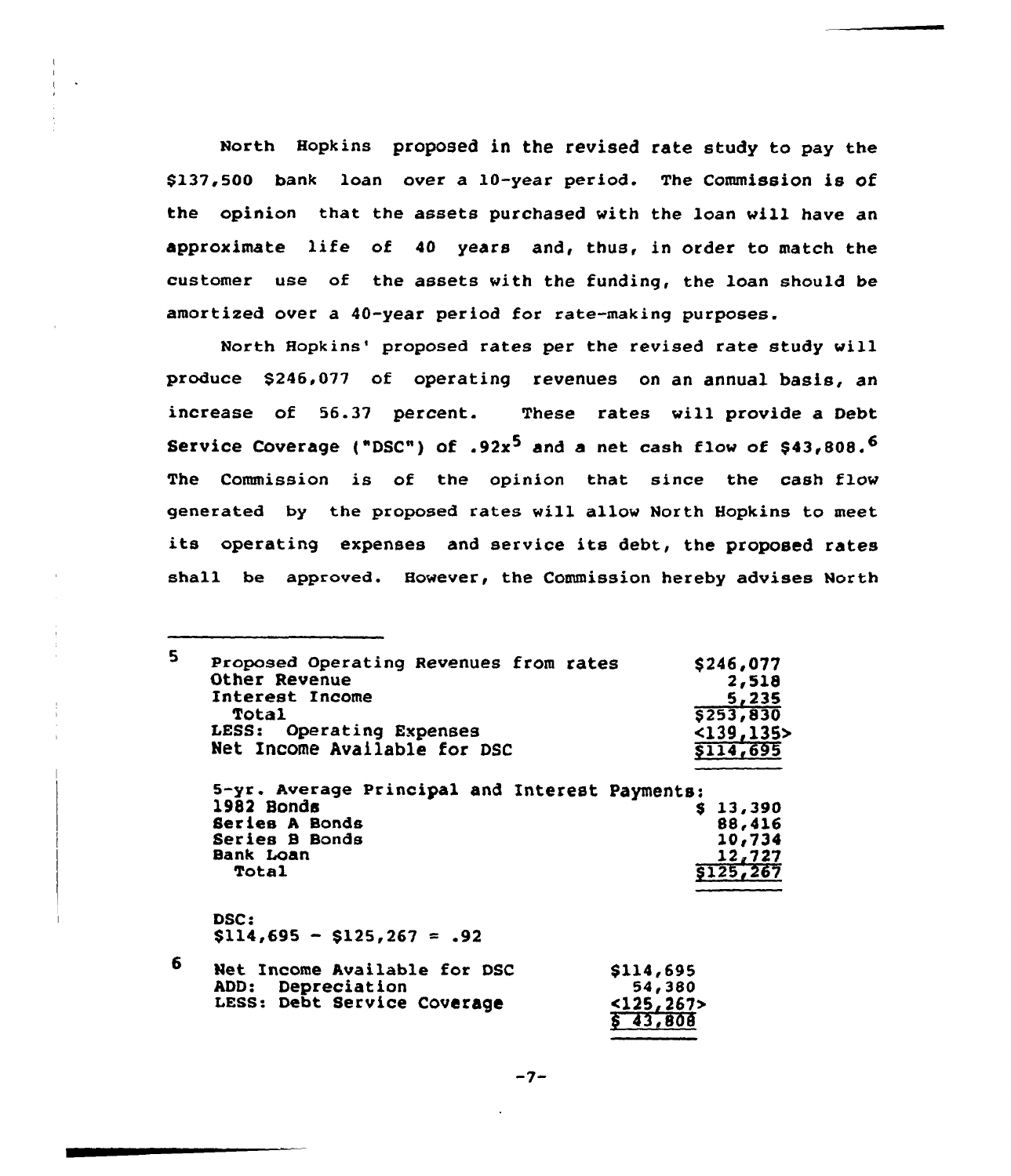Hopkins to closely monitor its financial position and, should the rates approved herein become insufficient to meet its operating erpenses and debt service requirements, North Hopkins should take appropriate measures to alleviate the difficulty.

### RATE DESIGN

In its Order in Case No. 9S33 dated November 6, 1987 the Commission approved a proposed change in North-Hopkins' rate design. Therefore, a change in rate design has not been considered in this case.

North Hopkins based its proposed rates for its current and new residential customers on an average monthly usage of 4,500 gallons per customer. The Commission used the billing analysis provided by North Hopkins in calculating the rates for its current residential customers and used the 4,500 gallon average for the new residential customers.

### NON-RECURRING CHARGES

North Hopkins proposed tap fees based on estimated usage and PmHA's recommendations. The Commission finds that tap-on charges should be applied equally per meter size. The variance proposed for 1 inch meter installations should be averaged among all like connections.

#### FINDINGS AND ORDERS

The Commission, after consideration of the evidence of record, and being advised, is of the opinion and finds that:

1. The financing plan proposed by North Hopkins is for lawful objects within its corporate purposes, is necessary and appropriate for and consistent with the proper performance of its

 $-8-$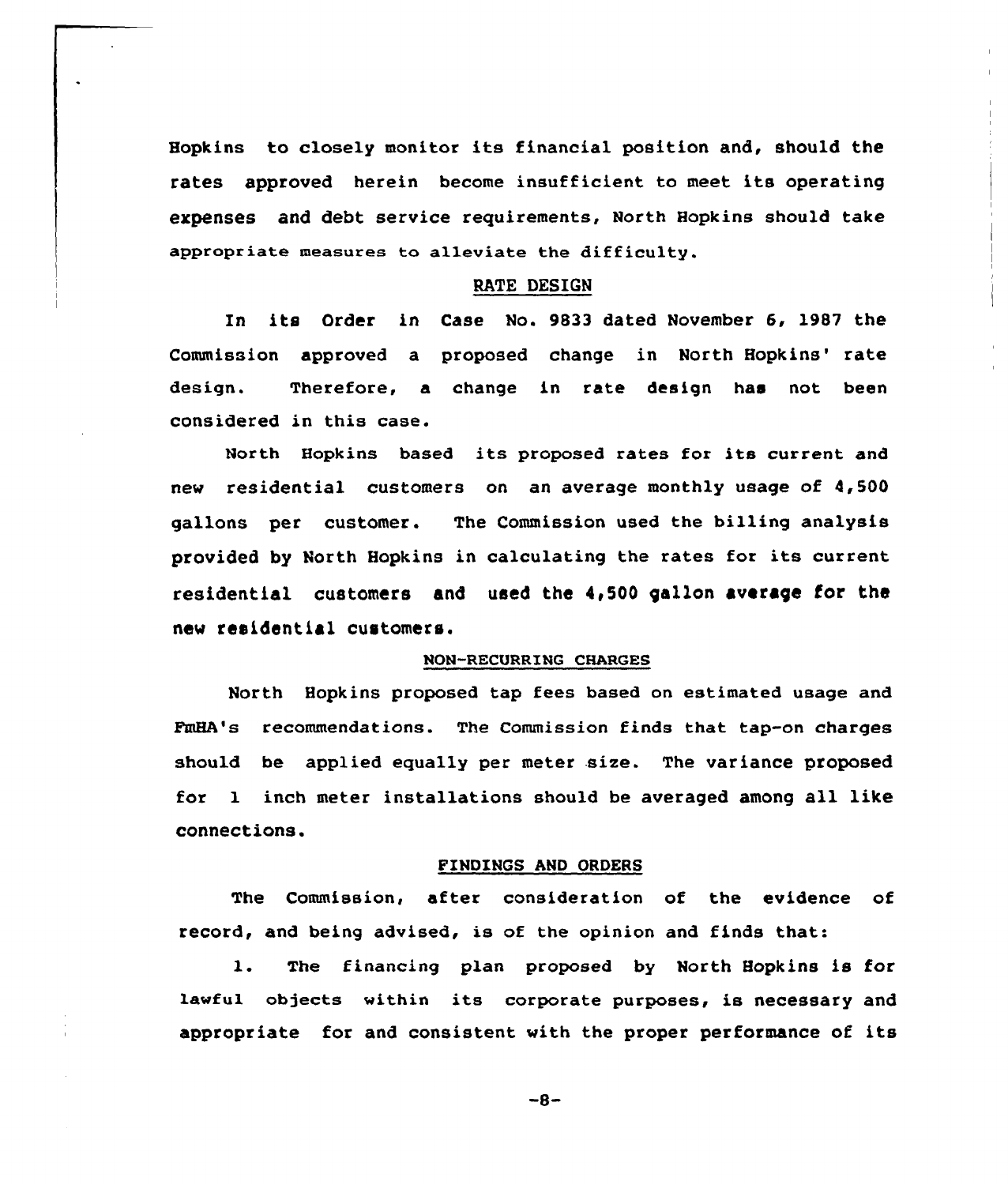service to the public, and vill not impair its ability to perform these services. The financing plan is reasonably necessary and appropriate for such purposes and should, therefore, be approved.

2. The rates proposed by North Hopkins and presented in Appendix <sup>A</sup> vill produce gross annual revenue from metered water sales of \$246,077. These revenues will be sufficient to meet North Hopkins' operating expenses found reasonable for rate-making purposes, service its debt, and provide a reasonable surplus.

IT IS THEREFORE ORDERED that:

 $\sim 28\,\mathrm{g}^{-1}$  ,  $\sim 10^{11}$  ,  $\sim 10^{11}$ 

1T IS THEREFORE ORDERED that:<br>1. North Hopkins' financing plan consisting of FmHA loans of \$1,303,500, FmHA grant of \$74,000, Hopkins County Coal Severance Grant of \$150,000, and customer contributions of \$45,400 is hereby approved.

2. The rates proposed by North Hopkins and presented in Appendix <sup>A</sup> are approved for services rendered by North Hopkins on and after the date of this Order.

3. Within 30 days from the date of this Order, North Hopkins shall file with the Commission its tariff sheets setting out the rates approved herein.

4. If the actual interest rate at the time af bond issuance is materially different then the one used in the application, North Hopkins shall apply for appropriate changes in its rates.

Nothing contained herein shall be deemed a Warranty of the commonwealth of Kentucky, or any agency thereof, of the financing herein authorised.

 $-9-$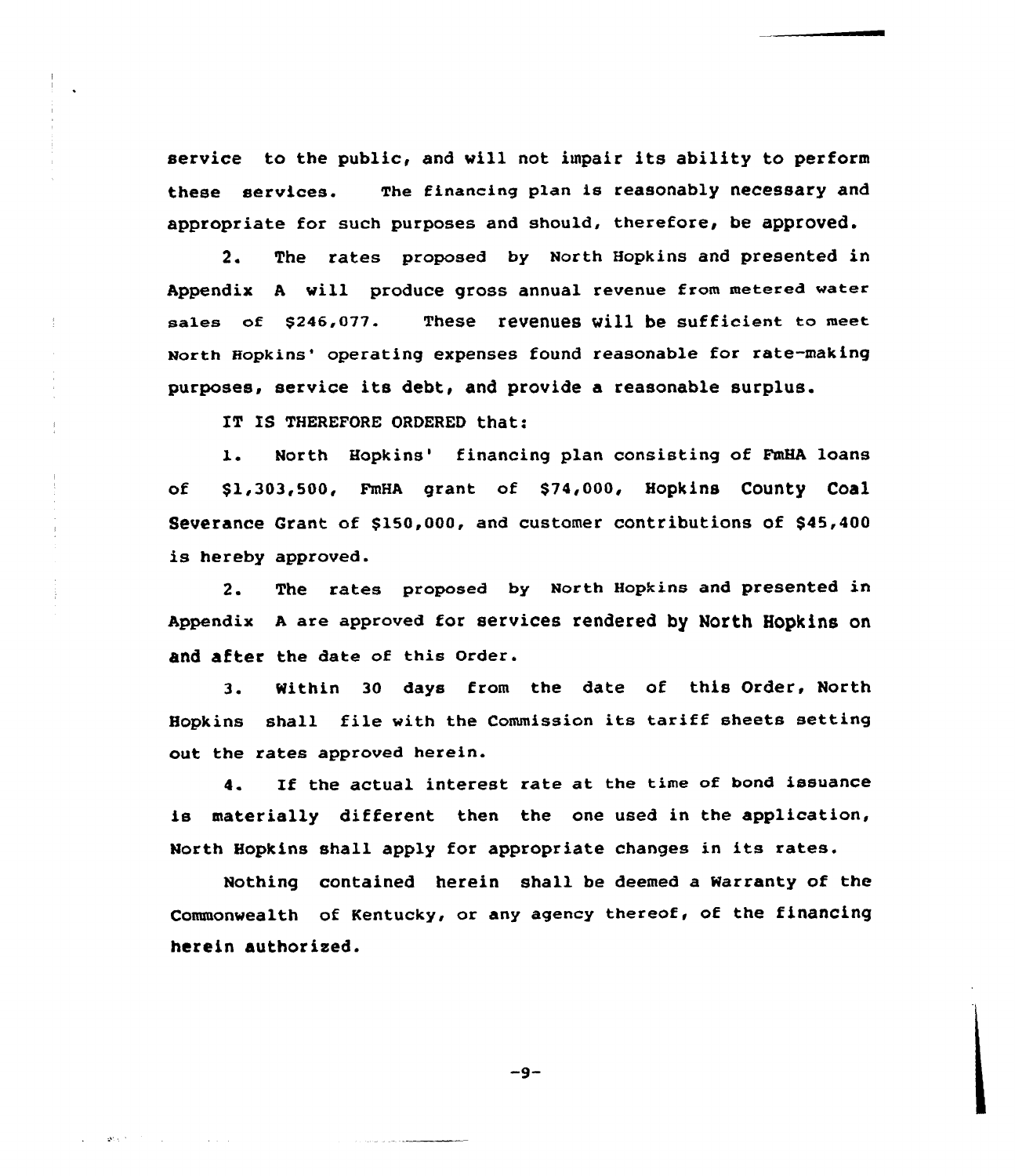Done at Frankfort, Kentucky, this 10th day of June, 1988.

PUBLIC SERVICE COMMISSION

Rubert D. Heman fu

Chairman

Juice Millelesin

ATTEST:

 $\sim 1$ 

 $\mathbb{T}$ 

Executive Director